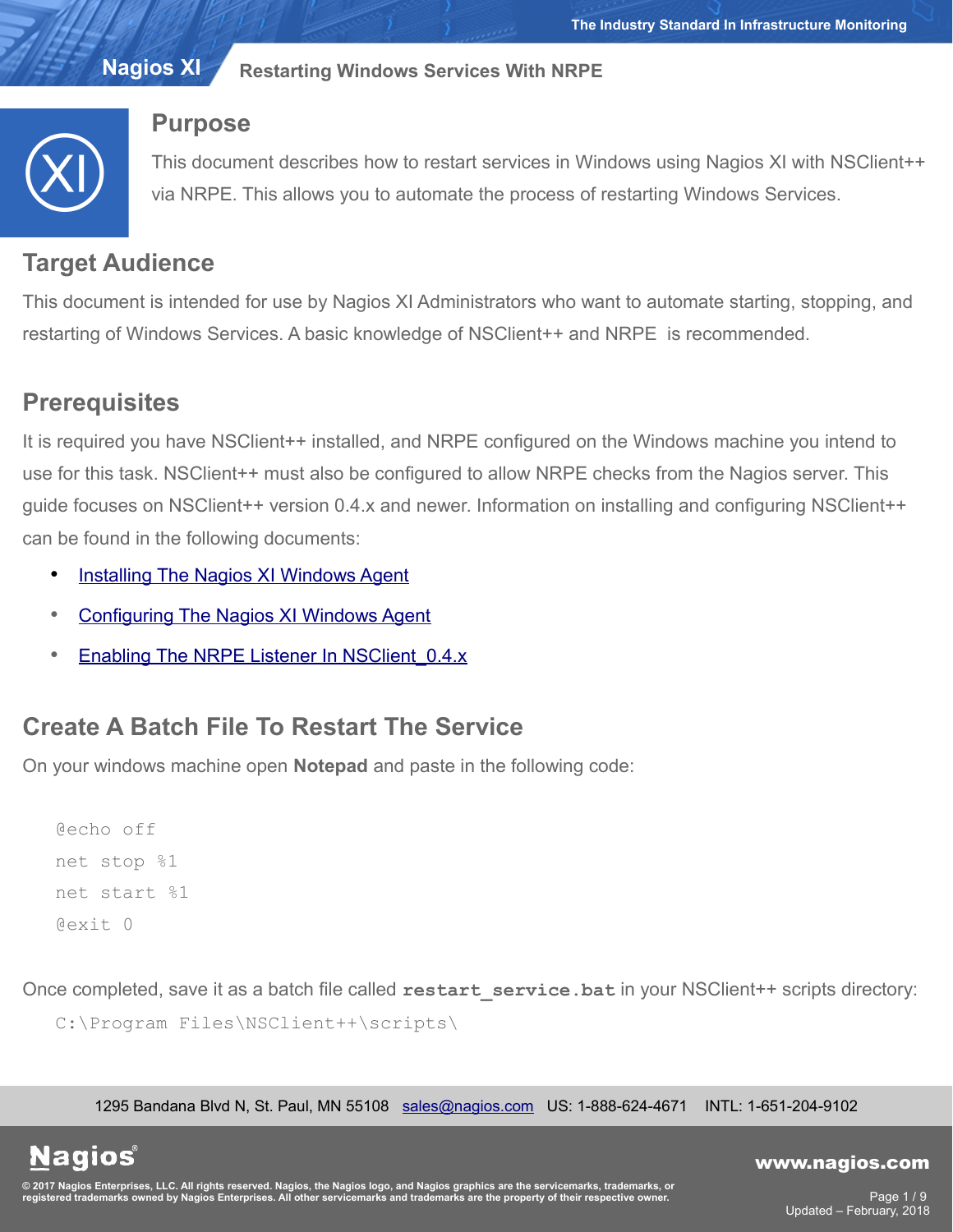The **%1** argument is the name of the service, this will be received from an event handler which will be created later in this document.

# **Configure NSClient++**

Open C:\Program Files\NSClient++\**nsclient.ini** in Notepad and navigate to the [/settings/external scripts/scripts] section (if the section does not exist you will also need to add it).

### [/settings/external scripts/scripts] nestant\_service = scripts\restart\_service.bat "\$ARG1\$"

Add the following line:

```
restart service = scripts\restart service.bat "$ARG1$"
```
Also, verify that **allow arguments = true** is configured. If this variable is not set correctly you will not be able to pass arguments to your scripts and the restart service.bat script will not work. This must be configured in **BOTH** of these sections:

```
[/settings/NRPE/server]
[/settings/external scripts]
```
**Save** the nsclient.ini file.

NSClient++ must now be restarted to pick up the changes. Open the **Services** console under **Administrative Tools**. If you cannot locate this, use **services.msc** to open the Services console.

Locate the NSClient++ service.

**Right** click the **NSClient++** service and select **Restart**. You can close the Services console as it's no longer required.

| Network Store Inte          | This servic         | Started | Automatic         | Local Service |
|-----------------------------|---------------------|---------|-------------------|---------------|
| NSClient++ (x64)            | Monitoring          | Started | Start             | Local System  |
| C <sub>k</sub> nxlog        | This servic         | Started | <b>Stop</b>       | Local System  |
| C. Performance Count        | Enables re          |         | Pause             | Local Service |
| Performance Logs            | Performan           |         | Resume            | Local Service |
| Plug and Play               | Enables a c         | Started | <b>Restart</b>    | Local System  |
| C. PnP-X IP Bus Enum        | The PnP- $X \ldots$ |         | ٣۶                | Local System  |
| CA Portable Device En       | Enforces g          |         | All Tasks         | Local System  |
| O Power                     | Manages p           | Started | Refresh           | Local System  |
| Print Spooler               | Loads files         | Started |                   | Local System  |
| Problem Reports an          | This servic         |         | <b>Properties</b> | Local System  |
| Protected Storage           | Provides pr         |         |                   | Local System  |
| <b>CA</b> Remote Access Aut | Creates a           |         | Help              | Local System  |
| CA Remote Access Co         | Manages di…         |         | Manual            | Local System  |

1295 Bandana Blvd N, St. Paul, MN 55108 [sales@nagios.com](mailto:sales@nagios.com) US: 1-888-624-4671 INTL: 1-651-204-9102

**Nagios®** 

#### [www.nagios.com](https://www.nagios.com/)

© 2017 Nagios Enterprises, LLC. All rights reserved. Nagios, the Nagios logo, and Nagios graphics are the servicemarks, trademarks, or<br>registered trademarks owned by Nagios Enterprises. All other servicemarks and trademark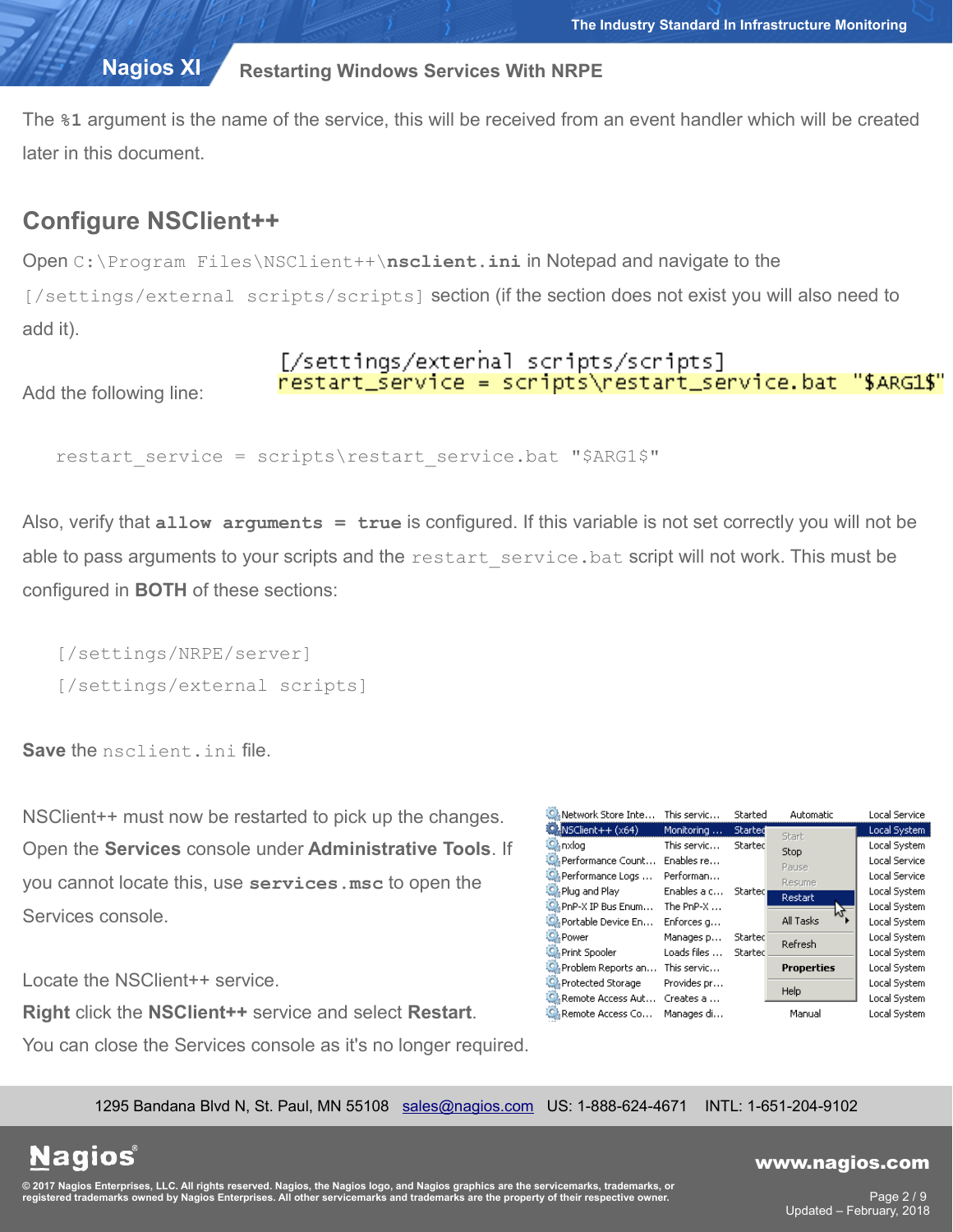# **Test The Command From The Nagios XI Server**

Now we will test from the Nagios XI server that the command you just added to NSClient++ is working. This example is going to restart the **spooler** service as it is unlikely to cause any issues. Establish a terminal session to your Nagios XI server and execute the following command:

/usr/local/nagios/libexec/check\_nrpe -H 10.25.14.3 -p 5666 -c restart\_service -a spooler

```
[root@xi-r5x-x86 libexec]# /usr/local/nagios/libexec/check nrpe -H 10.25.14.3 -p 5666 -c restart service -a spooler
The Print Spooler service is stopping.
The Print Spooler service was stopped successfully.
The Print Spooler service is starting.
The Print Spooler service was started successfully.
```
You can see from the screenshot that we received back the results from the restart service command, it appears to be working.

## **Create Event Handler Script**

Next we need to create a script that will be used by Nagios XI for the event handler. The script will be called restart service.sh and will be located in the /usr/local/nagios/libexec/ directory on the Nagios XI server. Execute the following command:

```
vi /usr/local/nagios/libexec/restart_service.sh
```
When using the vi editor, to make changes press i on the keyboard first to enter insert mode. Press Esc to exit insert mode.

Paste the code on the following page into the terminal session:

1295 Bandana Blvd N, St. Paul, MN 55108 [sales@nagios.com](mailto:sales@nagios.com) US: 1-888-624-4671 INTL: 1-651-204-9102

**Nagios®** 

#### [www.nagios.com](https://www.nagios.com/)

© 2017 Nagios Enterprises, LLC. All rights reserved. Nagios, the Nagios logo, and Nagios graphics are the servicemarks, trademarks, or<br>registered trademarks owned by Nagios Enterprises. All other servicemarks and trademark

Page 3 / 9 Updated – February, 2018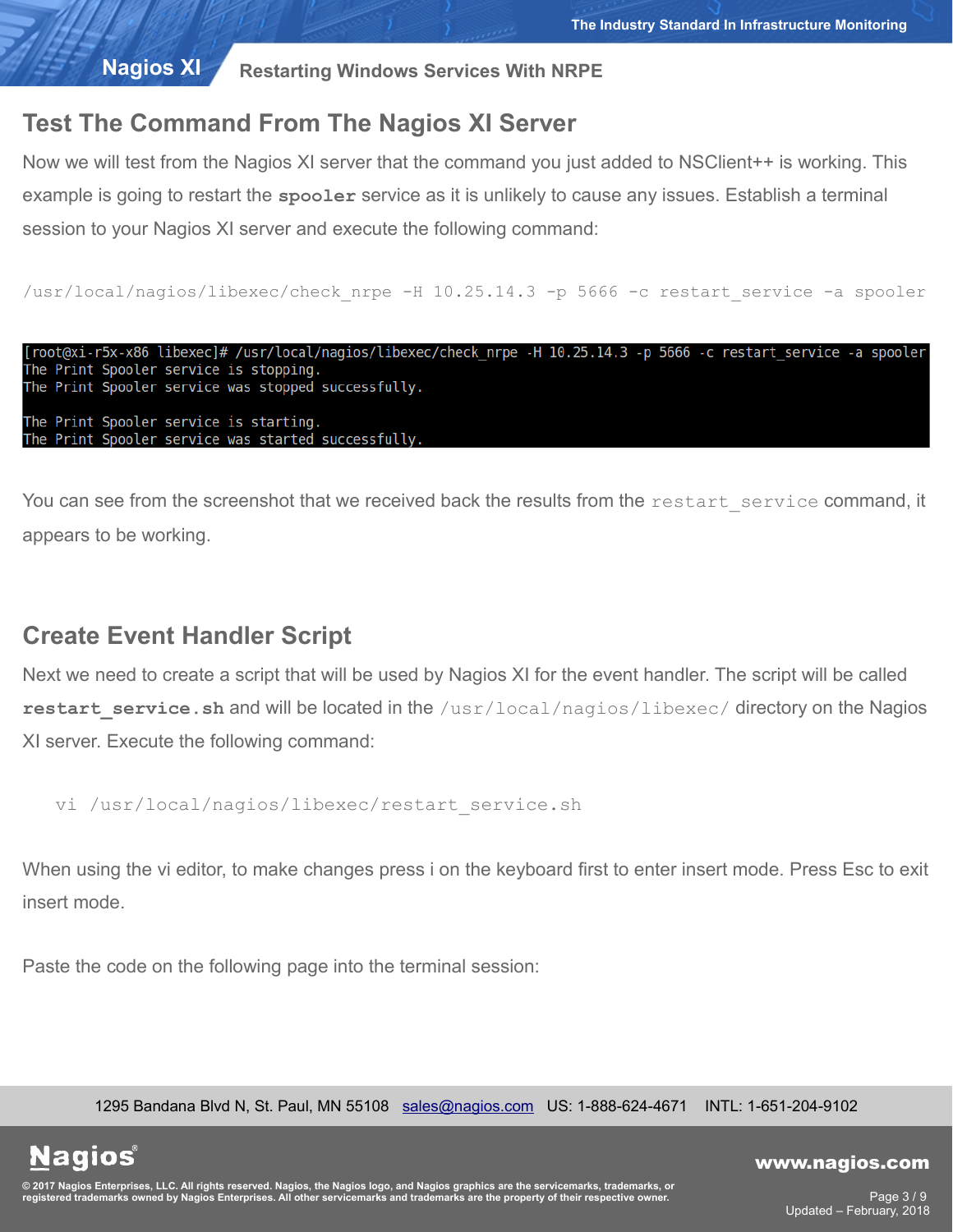```
#!/bin/sh
case "$1" in
   OK)
         ;;
   WARNING)
         ;;
   UNKNOWN)
         ;;
   CRITICAL)
         /usr/local/nagios/libexec/check_nrpe -H "$2" -p 5666 -c restart_service -a "$3"
   ;;
esac
exit 0
```
When you have finished, save the changes in vi by typing:

**:wq** 

and press Enter.

Now execute the following commands to set the correction permissions:

```
chown apache:nagios /usr/local/nagios/libexec/restart_service.sh
chmod 775 /usr/local/nagios/libexec/restart_service.sh
```
You can now test the script works by executing the following command:

```
/usr/local/nagios/libexec/restart_service.sh CRITICAL 10.25.14.3 spooler
```
When the script is run, it receives three arguments which are referenced as **\$1**, **\$2**, **\$3** in the script.

 $$1$  = The state of the service.

 $$2$  = The host address of the Linux server.

 $$3$  = The name of the service being restarted.

1295 Bandana Blvd N, St. Paul, MN 55108 [sales@nagios.com](mailto:sales@nagios.com) US: 1-888-624-4671 INTL: 1-651-204-9102

**Nagios®** 

#### [www.nagios.com](https://www.nagios.com/)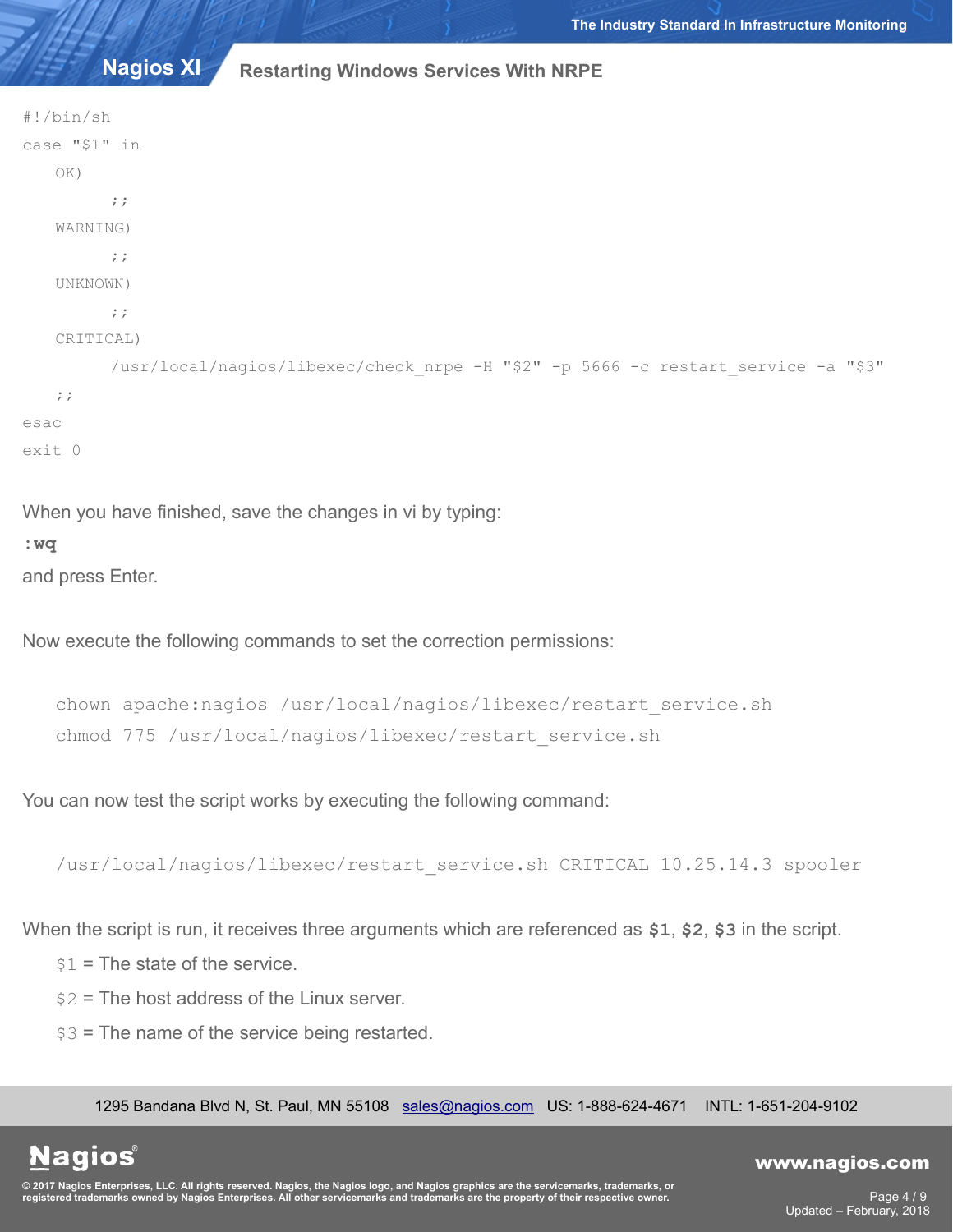You can see from the script above that it's only when the service is in a CRITICAL state that the service restart command will be executed.

## **Create Event Handler**

Now an event handler on the Nagios XI server will be created which will be used by your services.

Navigate to **Configure** > **Core Config Manager**.

Select **Commands** from the list on the left, click the **>\_ Commands** link and then click the **Add New** button.

| $\triangle$ Tools<br>$\lambda$ CCM Admin | + Add New           | Apply Configuration |
|------------------------------------------|---------------------|---------------------|
| $\land$ Advanced                         | check em08 rtd      | \$USI               |
| $\Sigma$ Commands                        | check em08 light    | \$USI               |
| $\vee$ Commands                          | check em08 humidity | \$USI               |
|                                          |                     |                     |

You will need to populate the fields with the following values:

**Command** 

**Service Restart - Windows**

Command line

**\$USER1\$/restart\_service.sh \$SERVICESTATE\$ \$HOSTADDRESS\$ \$\_SERVICESERVICE\$**

Command type

**misc command**

Check the **Active** check box.

Click the **Save** button and then **Apply Configuration**.

| Command Name *                              |                                                                                 |
|---------------------------------------------|---------------------------------------------------------------------------------|
|                                             | Service Restart - Windows                                                       |
|                                             | Example: check_example                                                          |
| Command Line *                              |                                                                                 |
|                                             | \$USER1\$/restart_service.sh \$SERVICESTATE\$ \$HOSTADDRESS\$ \$_SERVICESERVICE |
|                                             | Example: \$USER1\$/check_example -H \$HOSTADDRESS\$ -P \$ARG1\$ \$ARG2\$        |
| <b>Command Type:</b>                        |                                                                                 |
| misc command                                |                                                                                 |
| Active <b>O</b><br><b>Available Plugins</b> |                                                                                 |
| Save                                        | Cancel                                                                          |

1295 Bandana Blvd N, St. Paul, MN 55108 [sales@nagios.com](mailto:sales@nagios.com) US: 1-888-624-4671 INTL: 1-651-204-9102

**Nagios®** 

#### [www.nagios.com](https://www.nagios.com/)

© 2017 Nagios Enterprises, LLC. All rights reserved. Nagios, the Nagios logo, and Nagios graphics are the servicemarks, trademarks, or<br>registered trademarks owned by Nagios Enterprises. All other servicemarks and trademark

Page 5 / 9 Updated – February, 2018

### **Command Management**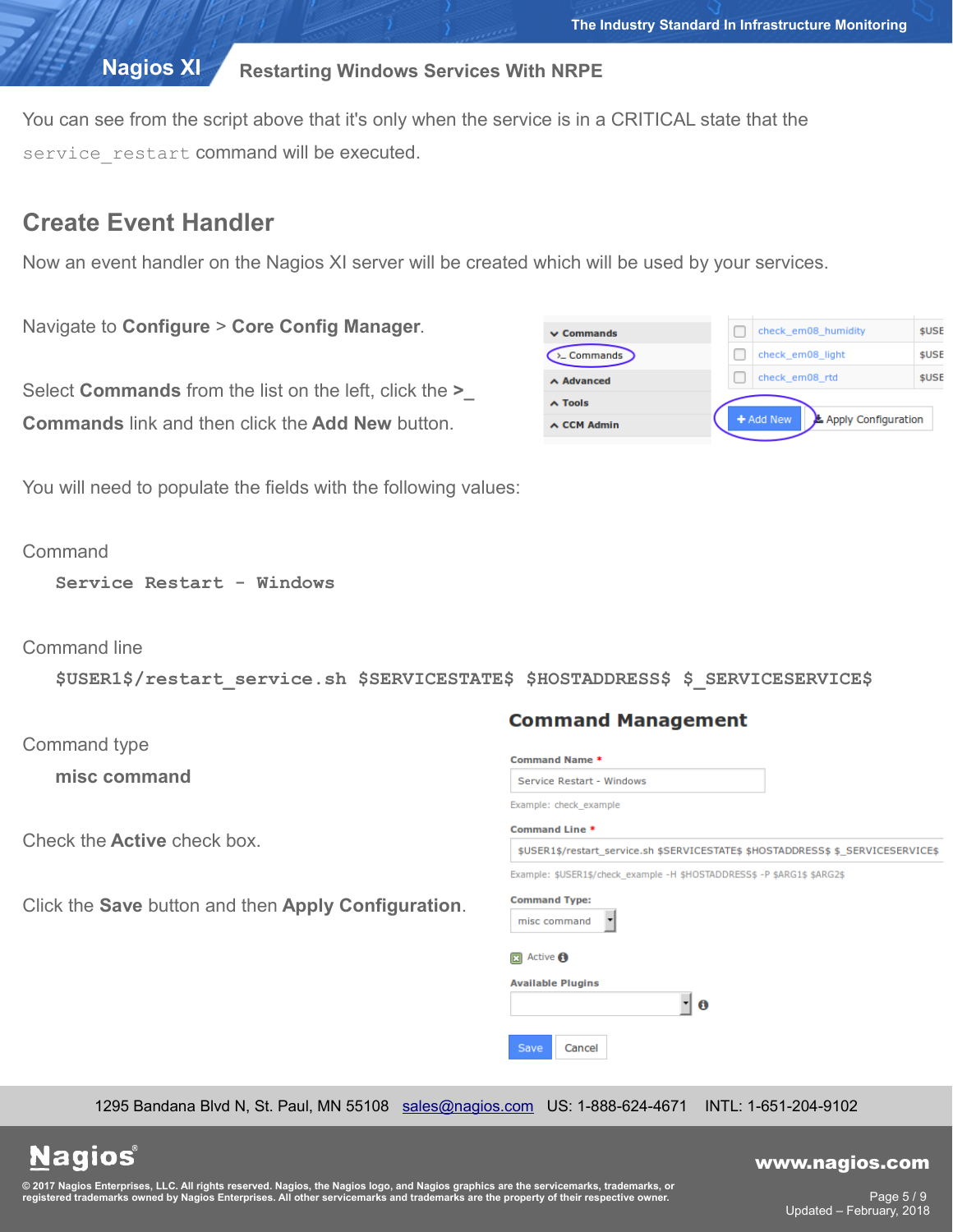# **Adding a Service Check**

Now we will need to create a Service using the Windows Server wizard. Navigate to **Configure** from the top menu of the Nagios XI web interface and select **Run a configuration wizard**.

Select **Windows Server** and click **Next**. Enter the **IP address** of the Windows Host you will be monitoring a service on and click **Next**.

On **Step 2** of the wizard you need to add **spooler** under the **Windows Service** field and **Print Spooler** in the **Display Name** field.

| <b>Services</b> |                        |                                                                                     |
|-----------------|------------------------|-------------------------------------------------------------------------------------|
|                 |                        | Specify any services that should be monitored to ensure they're in a running state. |
|                 | <b>Windows Service</b> | <b>Display Name</b>                                                                 |
|                 | spooler                | <b>Print Spooler</b>                                                                |
|                 |                        |                                                                                     |

Finish the wizard to create the new service.

# **Update Service With Event Handler**

Now that the Nagios service is created we need to do two things:

- Select Event Handler
- Add the name of the service we want to restart as a custom variable to the service object. This is how the event handler knows what the name of the service is to restart.

Navigate to **Configure** > **Core Config Manager** > **Monitoring** > **Services**.

Click the service **Print Spooler** to edit the service and then click the **Check Settings** tab.

# **Service Management**

| From the Event handler drop down         | Common Settings       | ✔ Check Settings | A Alert Settings | <b>Misc Settings</b>       |                              |  |  |
|------------------------------------------|-----------------------|------------------|------------------|----------------------------|------------------------------|--|--|
| list select the option Service Restart - | <b>Initial state</b>  |                  |                  | <b>Obsess over service</b> |                              |  |  |
| Windows.                                 | Critical<br>Warning   | Ok Unreachable   |                  | On Off Skip Null           |                              |  |  |
|                                          | <b>Check interval</b> |                  |                  | <b>Event handler</b>       |                              |  |  |
|                                          |                       |                  | min              |                            | Service Restart - Windows    |  |  |
| For Event handler enabled click On.      | <b>Retry interval</b> |                  |                  |                            | <b>Event handler enabled</b> |  |  |
|                                          |                       |                  | min              | On                         | Off Skip Null                |  |  |
|                                          |                       |                  |                  |                            |                              |  |  |

1295 Bandana Blvd N, St. Paul, MN 55108 [sales@nagios.com](mailto:sales@nagios.com) US: 1-888-624-4671 INTL: 1-651-204-9102

# **Nagios®**

#### [www.nagios.com](https://www.nagios.com/)

© 2017 Nagios Enterprises, LLC. All rights reserved. Nagios, the Nagios logo, and Nagios graphics are the servicemarks, trademarks, or<br>registered trademarks owned by Nagios Enterprises. All other servicemarks and trademark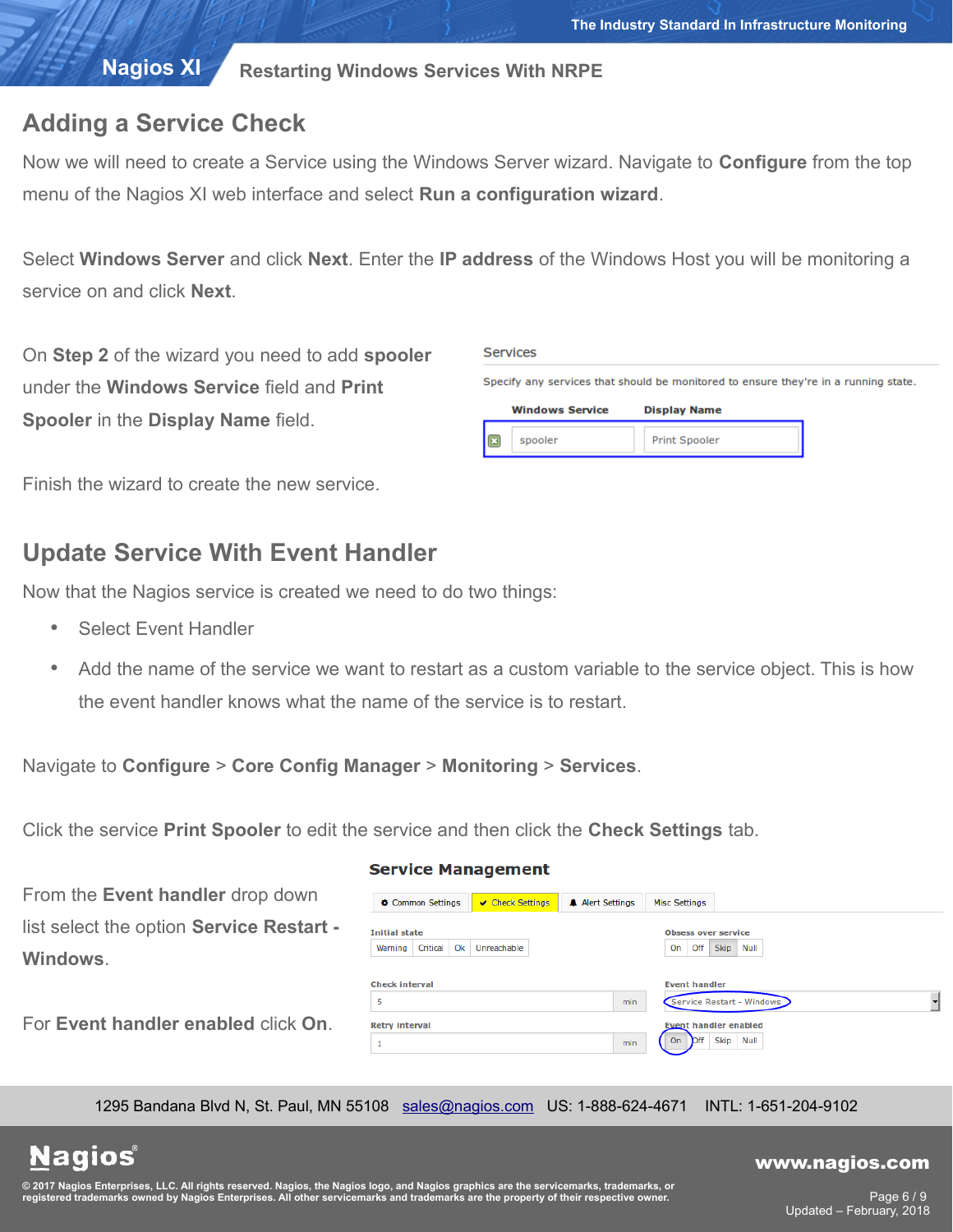Click the **Misc Settings** tab and then click the **Manage Free Variables** button.

We will be adding a custom variable so that the event handler knows the name of the service to restart.

| Common Settings   | $\vee$ Check Settings | A Alert Settings | <b>Misc Settings</b> |                             |
|-------------------|-----------------------|------------------|----------------------|-----------------------------|
| <b>Notes</b>      |                       |                  | 2D coords            |                             |
|                   |                       |                  | X, Y                 |                             |
| <b>VRML</b> image |                       |                  | 3D coords            |                             |
|                   |                       |                  | $X_1Y_1Z$            |                             |
| <b>Notes URL</b>  |                       |                  |                      |                             |
|                   |                       |                  |                      | ill Manage Free Variables 1 |

Name:

**\_SERVICE**

Value:

**spooler**

Click **Insert** and the variable will be added to the list on the right.

| <b>Manage Free Variables</b>     |             |               | ×                     |
|----------------------------------|-------------|---------------|-----------------------|
| <b>SERVICE</b>                   | <b>Name</b> | <b>Value</b>  |                       |
| spooler                          | _xiwizard   | windowsserver | ◚                     |
| <br>Insert $\blacktriangleright$ | _SERVICE    | spooler       | $\tilde{\phantom{a}}$ |
|                                  |             |               |                       |
| Close                            |             |               |                       |

**Service Management** 

Click the **Close** button and then click the **Save** button. Click **Apply Configuration** for the changes to take affect.

In the event handler command you created, you can see the macro \$ SERVICESERVICE\$ was used. This is how a service macro is referenced by the Nagios Core engine. More information on custom variables can be found here:

<https://assets.nagios.com/downloads/nagioscore/docs/nagioscore/4/en/customobjectvars.html>

1295 Bandana Blvd N, St. Paul, MN 55108 [sales@nagios.com](mailto:sales@nagios.com) US: 1-888-624-4671 INTL: 1-651-204-9102

**Nagios®** 

#### [www.nagios.com](https://www.nagios.com/)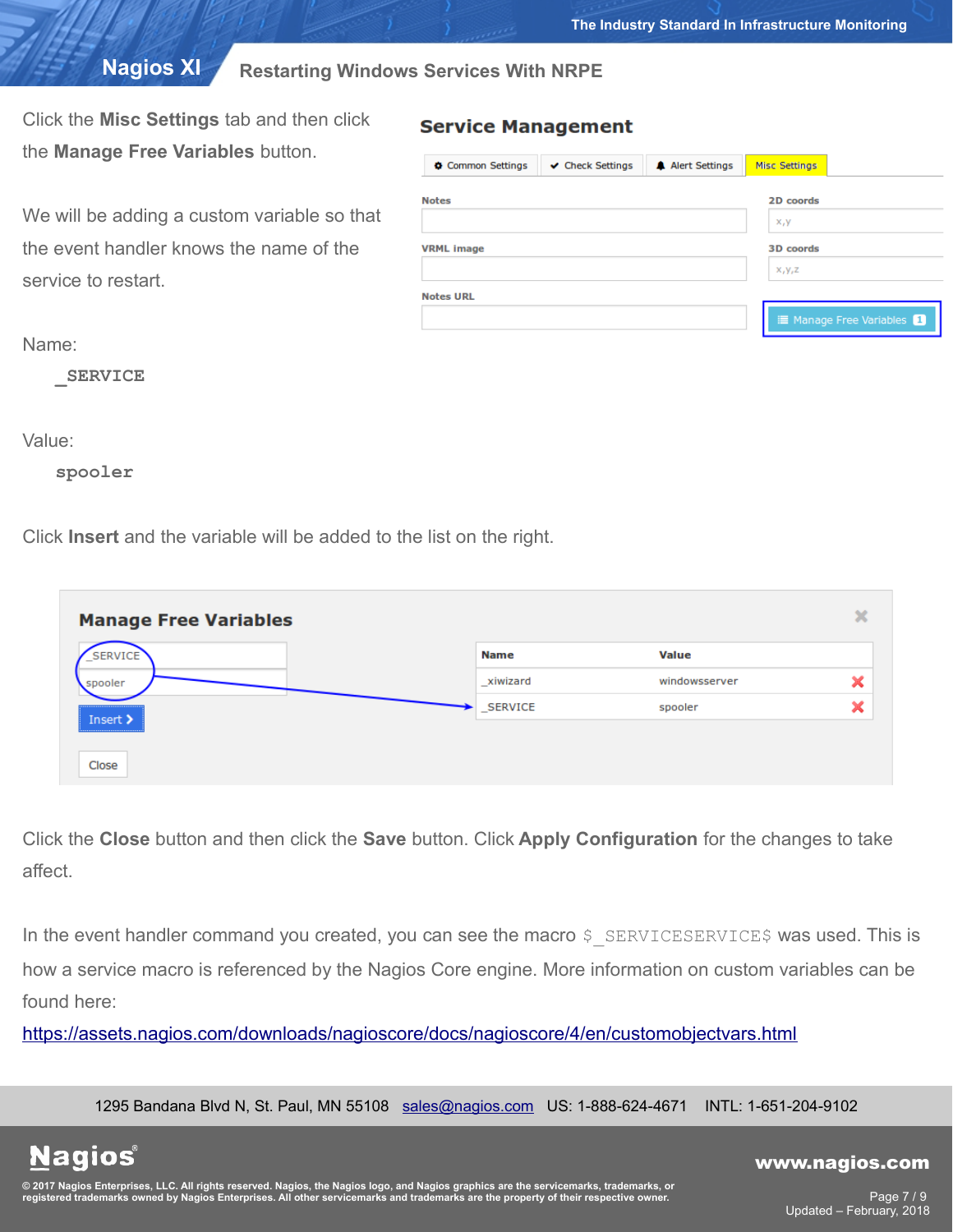## **Test**

To test simply stop the **Print Spooler** service on the Windows machine.

Open the **Services console** under **Administrative Tools**.

**Right** click the **Print Spooler** service and select **Stop**.

| C. Portable Device E          | Enforces gr   |                | Manual    | Local Syste       |        |
|-------------------------------|---------------|----------------|-----------|-------------------|--------|
| <b>O</b> Power                | Manages p     | Started        | Automatic | Local Syste       |        |
| <b>Print Spooler</b>          | Loads files t | <b>Started</b> | Autom     | Start             | te     |
| Problem Reports a             | This service  |                | Manual    | Stop              | te     |
| Program Compati               | This service  | Started        | Manual    | Pause             | þe     |
| Protected Storage             | Provides pr   |                | Manual    | Resume            | te     |
| Q. Quality Windows            | Quality Win   |                | Manual    | Restart           | lzice. |
| C. Remote Access A            | Creates a co  |                | Manual    |                   | te… 1  |
| C. Remote Access C            | Manages di    |                | Manual    | All Tasks         | te     |
| Remote Desktop                | Remote Des    | Started        | Manual    | Refresh           | te     |
| Remote Desktop S Allows user  |               | Started        | Manual    |                   | ß      |
| Remote Desktop S Allows the r |               | Started        | Manual    | <b>Properties</b> | te     |
| Remote Procedur The RPCSS     |               | Started        | Autom     | Help              | ß      |
| <b>C.</b> Remote Procedur     | In Windows    |                | ManuaT    | Network S         |        |

Wait for the Nagios service to go to a critical state or force the next check.

Once the Nagios XI **Print Spooler** service is in a **critical** state the event handler will be executed and the **Windows Print Spooler** service will be restarted. The next time Nagios XI checks the **Print Spooler** service it will return to an **OK** state as the **Windows Print Spooler** service will now be running.

# **Troubleshooting**

**Nagios**®

If the event handler does not appear to be working as expected, check the

/usr/local/nagios/var/nagios.log file for any errors, for example:

[1481763272] SERVICE ALERT: 10.25.14.3;Print Spooler;CRITICAL;SOFT;1;spooler: Stopped [1481763272] wproc: SERVICE EVENTHANDLER job 7 from worker Core Worker 12627 is a non-check helper but exited with return code 13 [1481763272] wproc: early timeout=0; exited ok=1; wait status=3328; error code=0; [1481763272] wproc: stderr line 01: execvp(/usr/local/nagios/libexec/restart\_service.sh, …) failed. Errno is 13: Permission denied

In the log entries above you can see that the worker reported that it did not have permission to execute the restart service.sh command.

1295 Bandana Blvd N, St. Paul, MN 55108 [sales@nagios.com](mailto:sales@nagios.com) US: 1-888-624-4671 INTL: 1-651-204-9102

© 2017 Nagios Enterprises, LLC. All rights reserved. Nagios, the Nagios logo, and Nagios graphics are the servicemarks, trademarks, or<br>registered trademarks owned by Nagios Enterprises. All other servicemarks and trademark

#### [www.nagios.com](https://www.nagios.com/)

Page 8 / 9 Updated – February, 2018